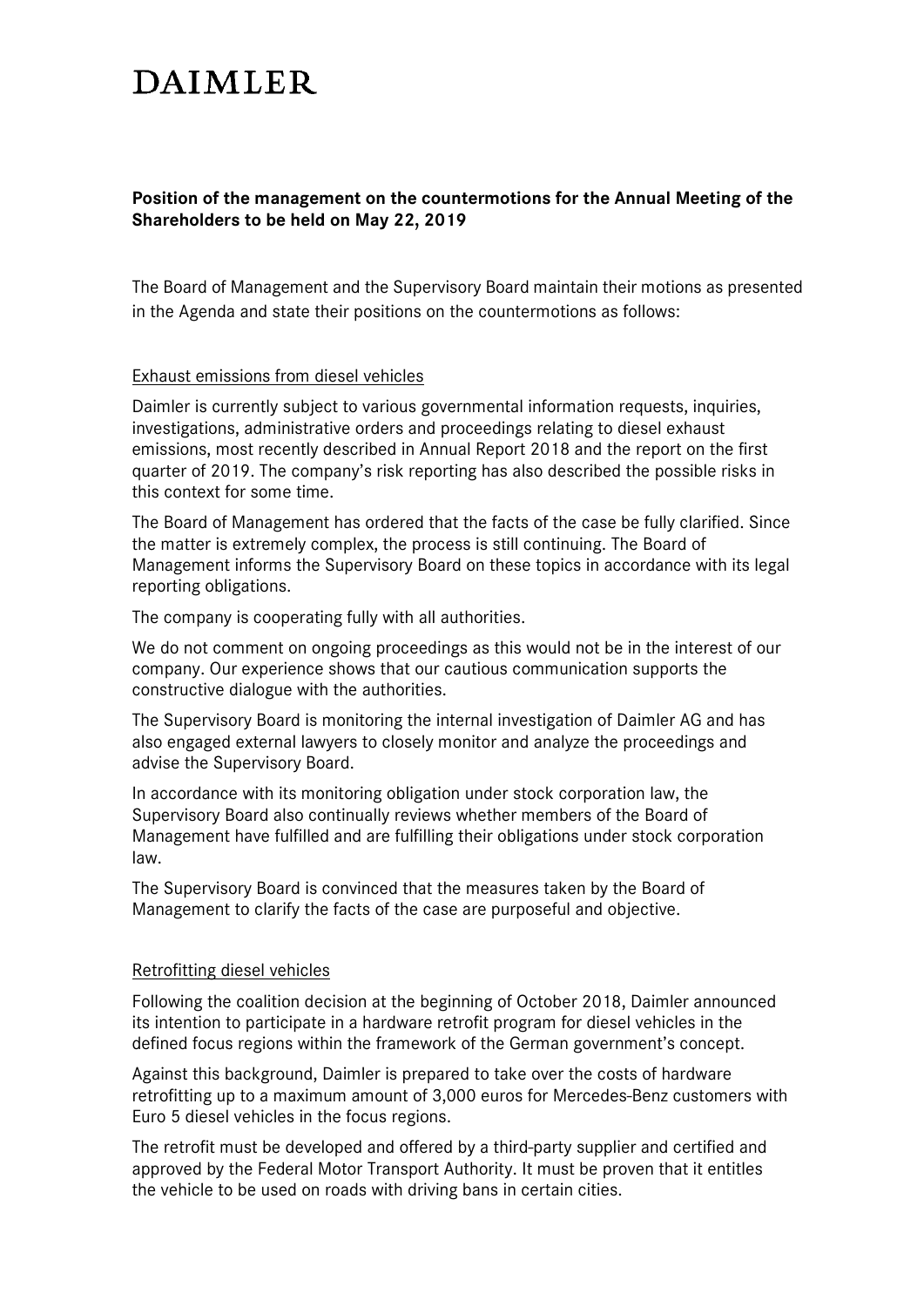Overall, we continue to regard other measures as more sensible and efficient – especially an accelerated fleet renewal and the installation of software updates.

## Recall due to exhaust-system software update

In 2016, Daimler had already reached an agreement with the German Federal Ministry of Transport and the Federal Motor Transport Authority (KBA) to improve the emissions of our vehicles as quickly and effectively as possible by means of software updates. In July 2017, in advance of the National Diesel Forum in Berlin, the expansion of the ongoing voluntary service measure for more than three million vehicles in Europe was announced. Following discussions at the German Federal Ministry of Transport and Digital Infrastructure (BMVI) in June 2018, Daimler is now, by order of the KBA, carrying out a mandatory recall for approximately 680,000 vehicles in Europe, including about 280,000 in Germany. Most of the vehicles involved in the recall were already part of the previously announced voluntary service measure. This is continuing as planned.

With the software updates, Daimler is improving NOx emission behavior during normal driving for a large proportion of Mercedes-Benz Euro 5 and Euro 6 vehicles in Europe by 25 to 30 percent on average.

It goes without saying that we stand by our responsibility with regard to reconciling individual mobility, climate protection and air-pollution control. The aforementioned software updates are an important contribution to this.

## Implementation of the new emissions test procedure WLTP

At Mercedes-Benz Cars, we certified the entire vehicle fleet for Europe according to the WLTP standard as of September 1, 2018 and converted more than 200 vehicle variants to the Euro 6d TEMP standard (WLTP and RDE Stage 1). In the meantime, over 90 percent of our current product portfolio has already been certified according to Euro 6d TEMP (RDE Stage 1) and the first models according to Euro 6d (A, B and CLA class with two-liter diesel engines and GLE with six-cylinder diesel engines as well as all diesel variants of the GLC and GLS), which will not be mandatory for new models until January 1, 2020. Nonetheless, there have also been disadvantages for us in connection with the changeover to the new emissions standard.

### Delivery delays for various models

First of all, we are very happy that our current product range is inspiring both existing and new customers worldwide, and that demand for our vehicles continues to be so high.

In 2018, Mercedes-Benz certified its entire fleet for Europe according to the WLTP standard as of September 1. The vehicles were then on their way to the showrooms, but in the third quarter, it was not yet possible to meet all customer requirements at short notice against the backdrop of unchanged high demand.

In the fourth quarter of 2018, progress was made as planned with worldwide vehicle availability. However, delays in certification in some international markets continued to have an impact on unit sales until the end of the year.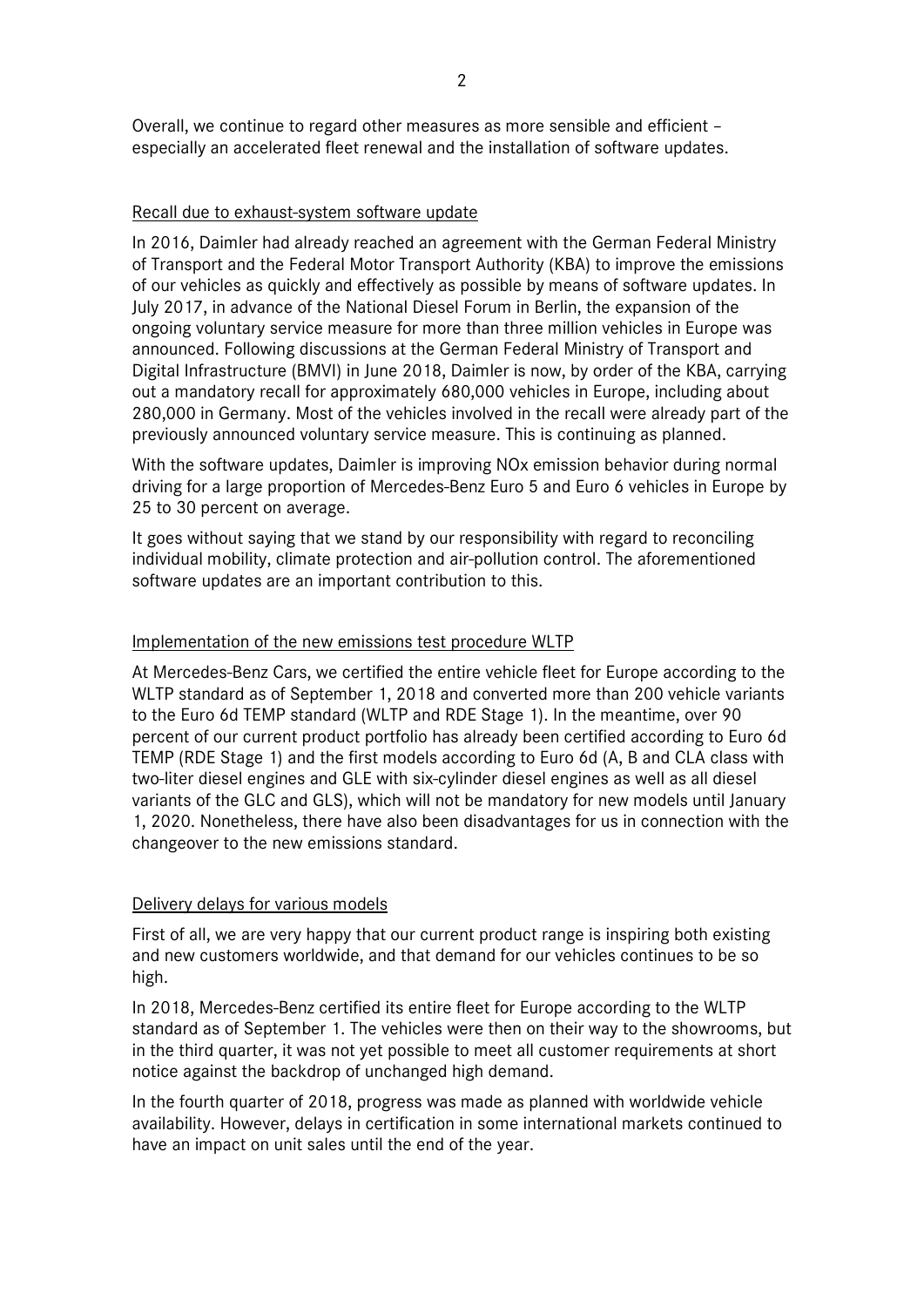# Convincing environmentally friendly alternative drive systems

We are flipping the switch: The future is electric. In addition to cars, we are also electrifying vans, trucks and buses. With our studies such as the Concept EQ and the compact Concept EQA, the electrically powered Concept EQV and the eActros, we are impressively demonstrating that we will be able to offer a wide range of electric mobility in the future.

We will electrify the entire Mercedes-Benz Cars portfolio by 2022. This means that we will offer our customers various electrified alternatives in every segment – from the smart to large SUVs.

We are pursuing a three-lane drive-system strategy:

- highly efficient high-tech internal combustion engines with increasing electrification,
- a wide range of hybrid models,
- and purely electric drive powered by batteries or fuel cells.

Daimler assumes that by 2025, all-electric models will account for between 15 and 25 percent of total unit sales by Mercedes-Benz. Of course, this also depends on the development of the infrastructure and customer preferences.

More than 10 models will be purely electric cars – in all segments, from smart to large SUVs. They include our already-available electric models smart EQ fortwo, smart EQ fortwo cabrio and smart EQ forfour, the Mercedes-Benz GLC F-CELL and the Mercedes-Benz EQC, our first all-electric SUV. The EQC will be launched in Europe in mid-2019, followed by China in late 2019 and the United States in early 2020.

# Refrigerant R134a

The Federal Motor Transport Authority (KBA) has asked us to retrofit a limited number of vehicles with R1234yf refrigerant. We have withdrawn our initial objection to this request and will comply with the instructions of the KBA.

We are currently exchanging information with the KBA on how to proceed and will inform customers soon. The recall of the affected vehicles is expected to begin in June 2019.

## Compliance with arms-export regulations

We firmly reject the accusation that the Daimler Board of Management had violated arms-export regulations because Nexter installed howitzers on Unimog chassis from Daimler and exported them to Saudi Arabia. As previously stated, Daimler AG supplied Unimog chassis to a German body manufacturer within Germany with no need for an export permit. The deliveries took place between 2009 and 2011 in compliance with Daimler's internal export-control processes and in accordance with all applicable statutory export-control regulations. A corresponding check was carried out before delivery of the chassis. We would like to point out that the Federal Government is also aware of the deliveries and had them checked by the intelligence services. Even then, there were no objections (see the Federal Government's reply to the minor inquiry of the Bundestag parliamentary group ALLIANCE90/THE GREENS, Bundestag document 19/9065 of May 2, 2019, question 19 and preliminary remark). We therefore see no grounds for any further legal review.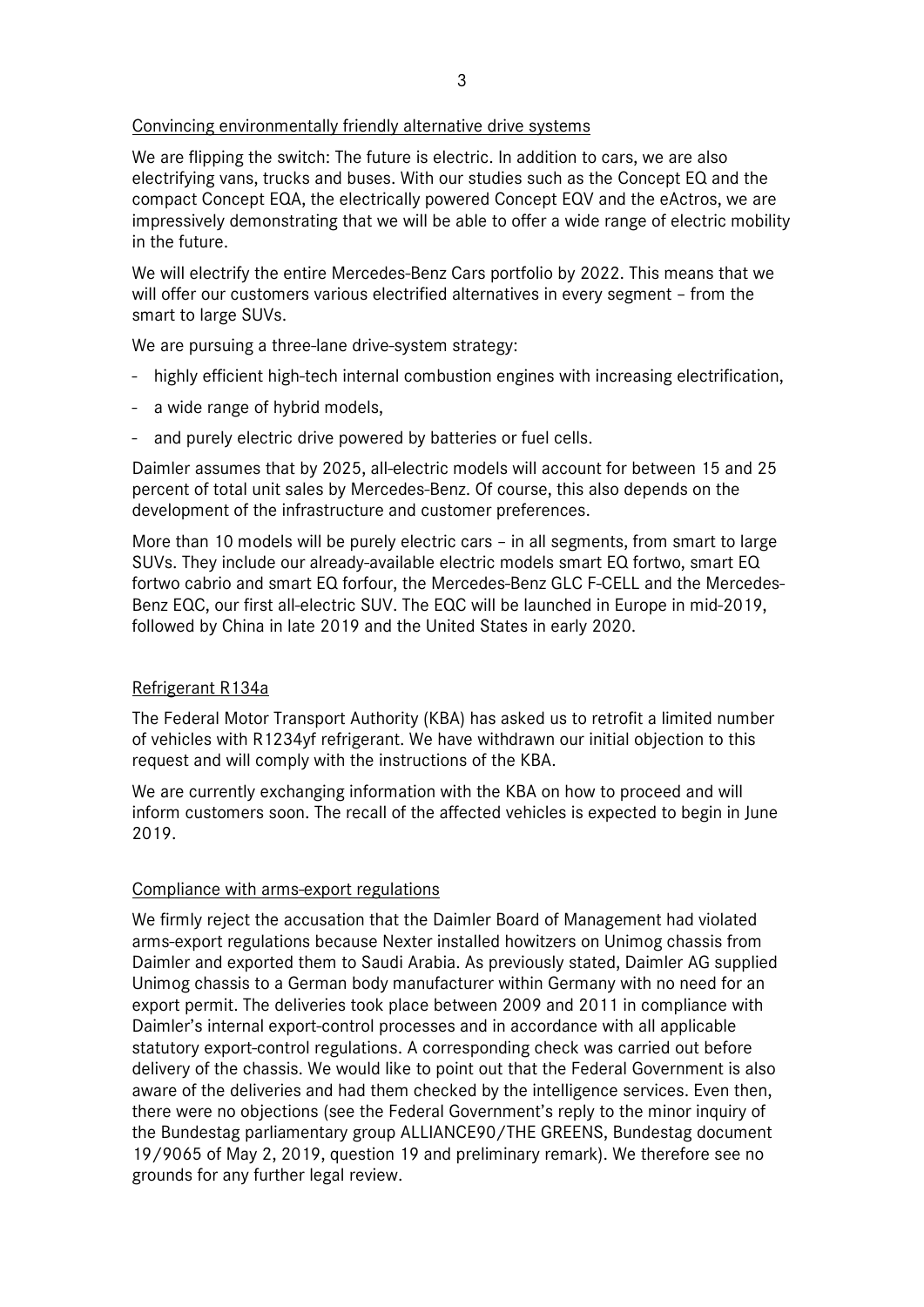## Party donations

Party donations are reassessed each year and are at made at Daimler's discretion.

For 2019, we have decided not to make any party donations. We have decided to focus our donations this year on projects in the fields of education, nature conservation, science, the arts and culture.

## New Group structure

In the separation report, the Board of Management has described in detail:

- the challenges facing the Daimler Group,
- the reasons in favor of creating legally independent entities,
- and the costs and possible risks,

and has stated reasons for its decision, made in consultation with the Supervisory Board. In this respect, we refer to the comments in section C of the hive-down report.

### Obligations of the Supervisory Board in connection with cartel matters

In line with its responsibilities, the Supervisory Board dealt in detail with the issues regarding the possible responsibility of members of the Board of Management and obtained expert advice from independent external legal experts.

For example, the Supervisory Board again obtained an expertise from an independent legal expert, Prof. Dr. Mathias Habersack, who is specialized in German Stock Corporation law. This legal opinion was updated on the basis of the developments that have occurred since the Annual Shareholders' Meeting in 2018. The updated opinion of Prof. Dr. Mathias Habersack, in which he has summarized the results to date, is presented below.

In connection with the truck cartel and taking into consideration the principles established by the German Federal Supreme Court in the ARAG/Garmenbeck verdict, the Supervisory Board decided, after carefully examining the existence of claims for damages and detailed consideration of the Company's welfare, not to assert claims for damages at present. A final decision has therefore not been made. The Supervisory Board regularly reviews and discusses whether this decision should be adhered to. Also in connection with the allegations of the EU Commission against car manufacturers with regard to possible antitrust-relevant agreements concerning the development and introduction of systems for reducing emissions from gasoline and diesel cars, the Supervisory Board is examining, in accordance with its legal obligations, the existence of possible claims for damages against former and current members of the Board of Management. It is regularly kept informed of relevant developments in both matters and itself requests information on the matters. At the latest in the first quarter of 2020, it will again deal with the question of a possible assertion of claims for damages.

Stuttgart, May 2019 Daimler AG

Appendix: Statement by Prof. Dr. Mathias Habersack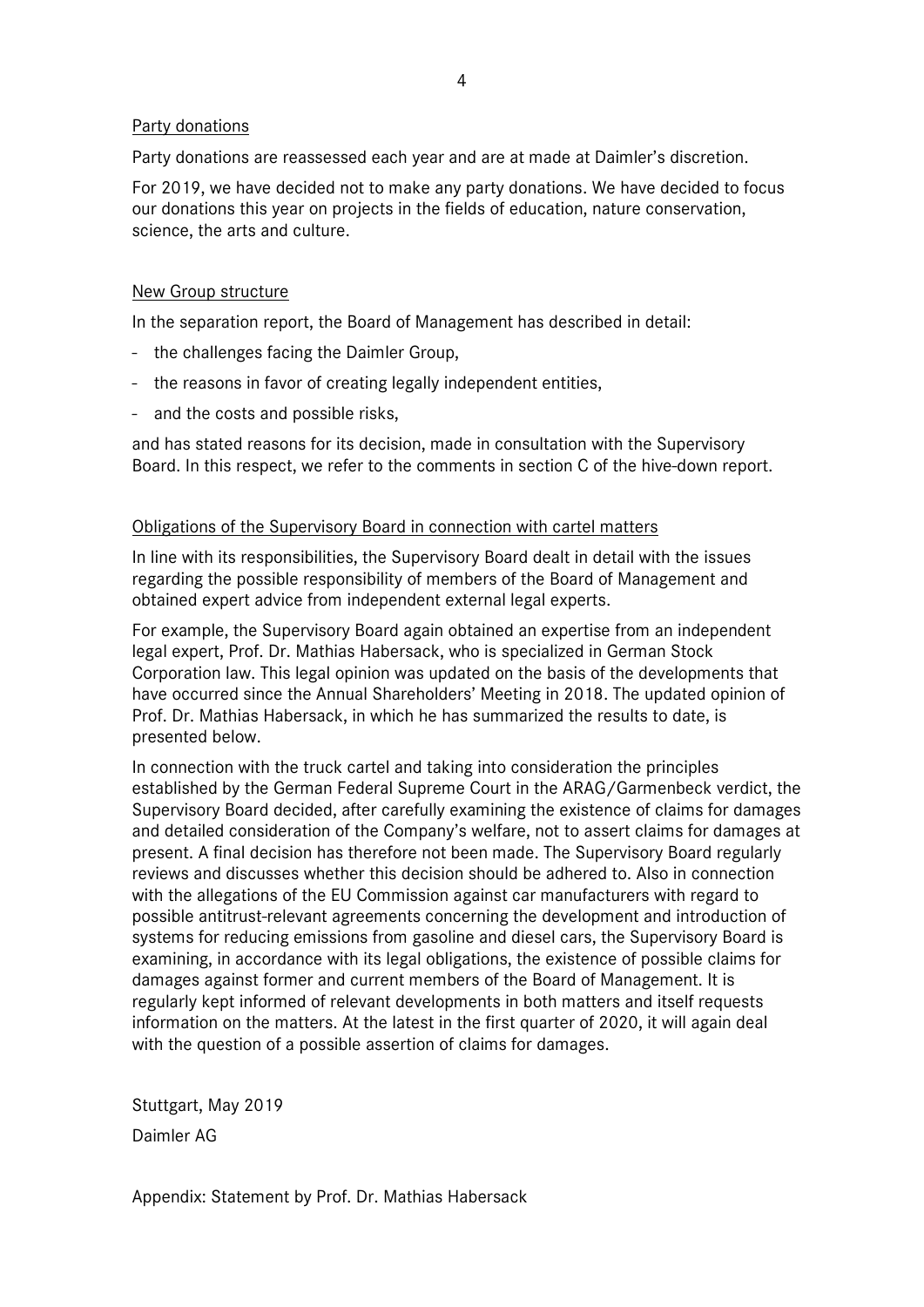#### PROF. DR. MATHIAS HABERSACK

#### **Statement**

on the duties of the Supervisory Board in connection with the truck cartel and possible further cartel matters, prepared for the Supervisory Board of Daimler AG

The undersigned holds the Chair of Civil Law and Corporate Law at Ludwig-Maximilian University in Munich. On behalf of the Supervisory Board of Daimler AG, he has prepared legal opinions in 2017, 2018 and 2019 on the obligations of the Supervisory Board of Daimler AG in connection with the proceedings of the European Commission AT.39824 – Trucks ("Truck Cartel") and other possible violations of antitrust law. The results of these legal opinions can be summarized as follows:

1. a) The Supervisory Board of Daimler AG (hereinafter also referred to as "the Company") has examined, with the involvement of legal counsel, whether in connection with the European Commission's antitrust proceedings AT.39824 – Trucks, the Company is entitled to claims for damages against current or former members of the Board of Management; it has thus fully complied with its monitoring duties in this respect to date.

b) The Supervisory Board of Daimler AG has also complied in full with its duty to decide, in the interests of the Company and on the basis of information obtained from clarification of the facts, on the assertion of any claims for damages by the Company against current or former members of the Board of Management. Since such claims, should they exist, would not become timebarred in the near future, the Company continues to focus on proceedings in connection with the truck cartel and other matters relating to possible antitrust-law violations (see below under 2.). Particularly in view of the fact that in the context of the possible pursuit of claims, relevant legal issues are still awaiting clarification by the Supreme Court's ruling, it is in accordance with the duty of discretion that the Supervisory Board attaches considerable importance to these proceedings within the framework of its considerations.

c) Finally, the Supervisory Board is also acting in accordance with its duties when it does not disclose further details of the considerations upon which its decision not to assert claims for damages at present is based, insofar as they could have a negative impact on the interests of the Company.

2. The Supervisory Board of Daimler AG has also dealt with further matters involving possible antitrust-law violations, including the accusation that Daimler had entered into agreements with